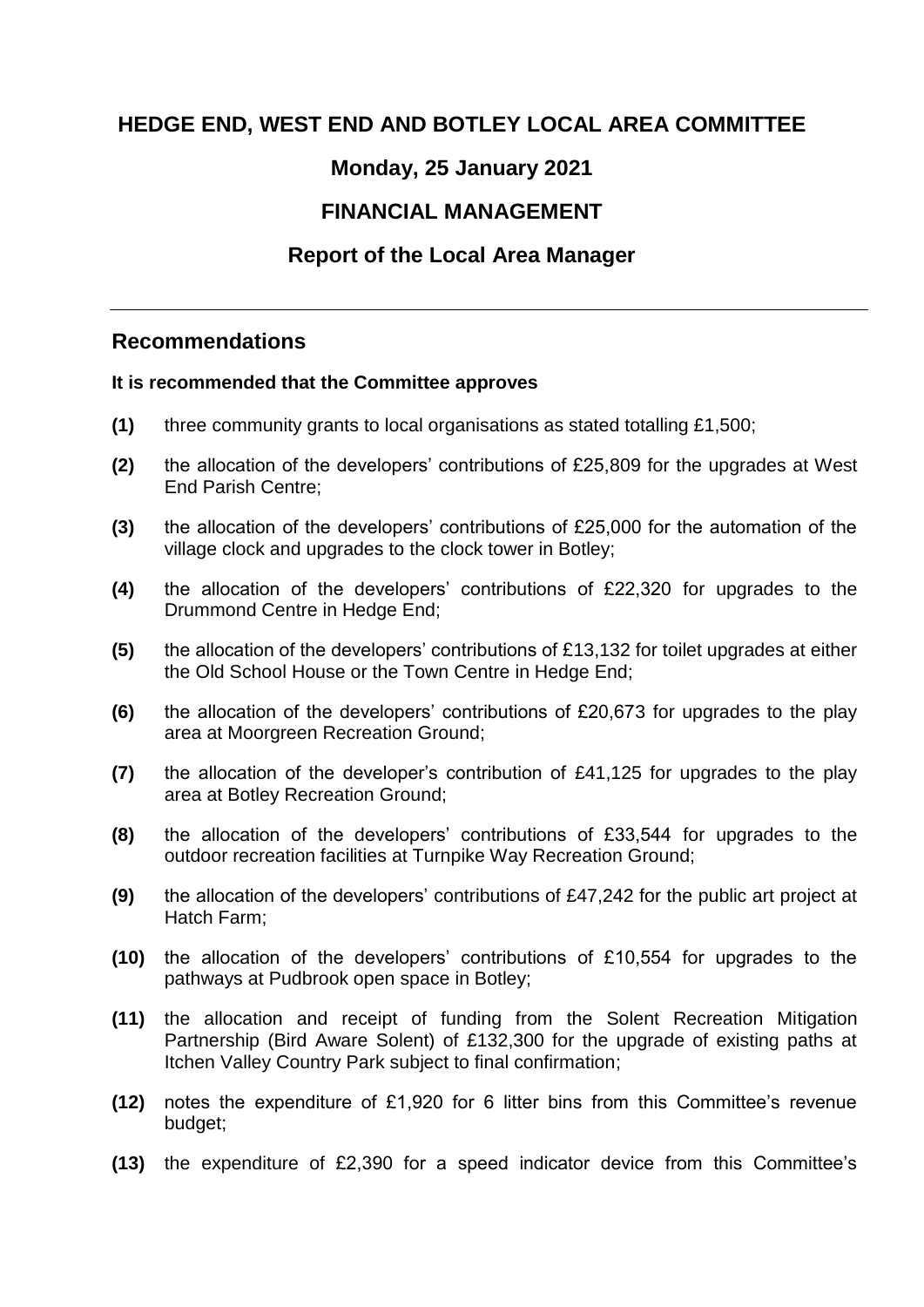reserves; and

**(14)** the expenditure of up to £1,300 per year for the relocation of the speed indicator device from this Committee's revenue budget.

#### <span id="page-1-0"></span>**[Summary](#page-1-0)**

This report highlights projects which have been previously identified in this Committee's Community Investment Programme or form part of the Committee's annual community grants process. The Clerks of Hedge End Town Council and the Parish Councils at Botley and West End have also been consulted to ensure that all of the projects reflect current local need.

External funding from Bird Aware Solent is also detailed within the report and is to be considered by the Committee with reference to the upgrading of pathways at Itchen Valley Country Park.

#### <span id="page-1-1"></span>**[Statutory Powers](#page-1-1)**

**Section 1 of the Localism Act 2011 i.e. the Local Authority's general power of competence, including power to act for the benefit of its area or persons resident or present in its area**

## **Strategic Implications**

1. This report's recommendations realise many of the Council's objectives and the corporate aim of "Supporting Communities and Improving Lives." The community grants enable people to have healthier lifestyles; the upgrading of local facilities such as community centres and play areas will mean that activities can take place which will also enhance residents' health and wellbeing not just from a physical point of view but also socially. The Pudbrook and Itchen Valley Country Park projects along with the provision of litter bins will enhance the environment in line with the objective of an Excellent Environment for All. Finally, the principles of Local First are enhanced as all of the projects are needed locally.

## **Community Grants**

- 2. The Hedge End, West End and Botley (HEWEB) Community Grants application process has been slightly different this year as it has involved online applications only. Also due to Covid, many community groups have been unable to meet or have sadly disbanded. Consequently this year's applications were reduced from 21 to 12 compared to the previous year.
- 3. The HEWEB Community Grants Panel comprising Councillors Garton, Gomer, Jurd and Trace reviewed these applications against agreed criteria. However for the majority of the applications, the Panel was unsure as to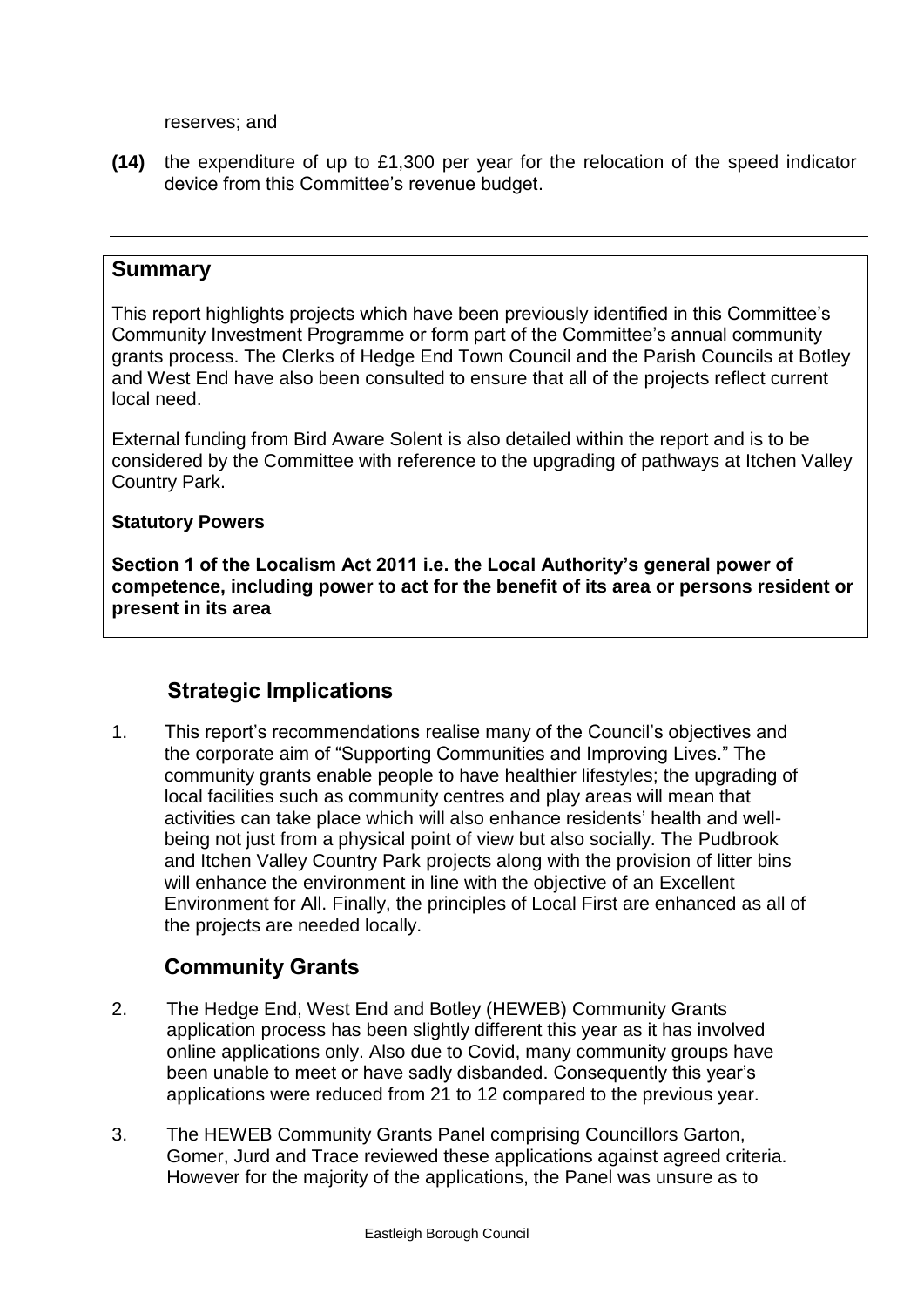whether the activities would be taking place due to Covid restrictions. This mainly related to activities at Wildern School and the Botley Floral Club. The Assistant Local Area Manager was asked to contact these organisations to gain further information for the Panel.

- 4. The Committee was keen not to delay funding for outdoor activities and approved the award of £500 each to the West End Garden and Allotment Association for upgrades to their huts and the purchase of replacement scales and to the QE2 Activity Centre as a contribution towards the purchase of a wheelchair accessible motorboat for use on the River Hamble. £500 was also awarded to Wildern Leisure Centre for top up swimming lessons for primary school pupils who need extra support to achieve the Key Stage 2 requirement of being able to swim 25 metres. These lessons will go ahead once the current restrictions are lifted.
- 5. Given the reduced number of applications, the Panel agreed that one off "bounce back" grants would be made available to help local groups get back on their feet. These would be advertised via the Council's website, the Town and Parish Clerks and contact would be made with previous applicants. The closing date is 25 January 2021 and a further update will be brought to the March Committee.

## **Community Infrastructure Projects**

6. In discussion with the Parish Clerk at West End, the most urgent community infrastructure project concerns the Parish Centre, currently registered as WE.1 in this Committee's Community Investment Programme (CIP) 2019 - 2024 and is recorded as a high priority. Upgrades to the roof, fire doors and car park are required and therefore it is proposed that the following developers' contributions are allocated to provide this grant funding to the Parish Council: -

| DCF/14/74943/Dog Kennel Farm and Land<br>adj Telegraph Road, West End Receipt<br>date:12/06/2018 | £19,613 |
|--------------------------------------------------------------------------------------------------|---------|
| DCF/14/74943/Dog Kennel Farm and Land<br>adj Telegraph Road, West End Receipt<br>date:15/01/2019 | £2,304  |
| F/14/74943MSP Dog Kennel Farm & Land<br>adj Telegraph Hill, West End Receipt<br>Date:11/03/2020  | £3,892  |

<span id="page-2-0"></span>7. In Botley, the Parish Council has had a long-term aspiration of automating the operation of the village clock and upgrading the clock tower. These are both in the ownership of the Parish Council with the remainder of the Market Hall building being run by a charitable association. This project is registered as B.1 in this Committee's CIP and is a high priority[.](#page-2-0)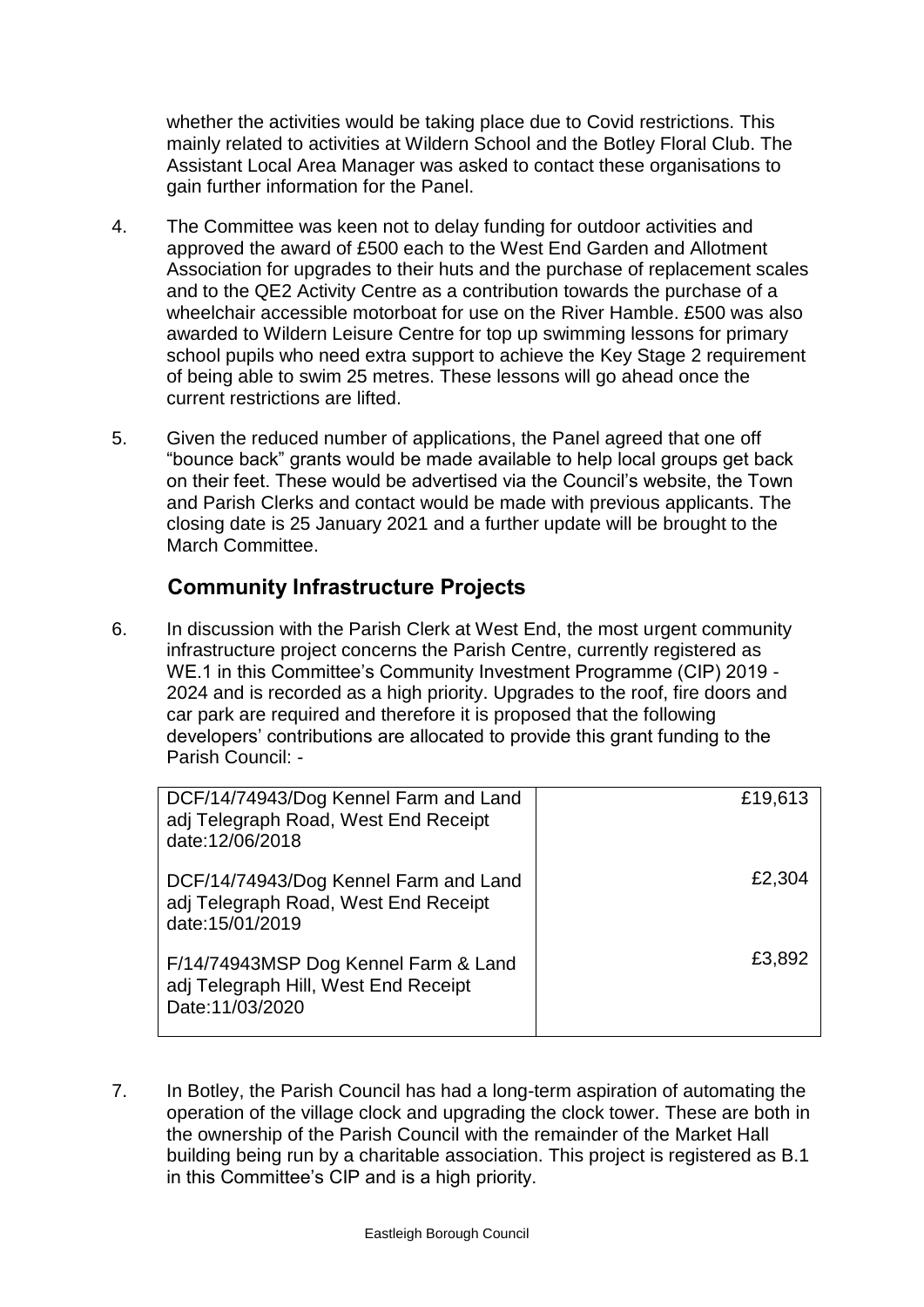8. The Parish Clerk has received some quotes for these works and in addition planning consent may be needed so it is recommended that the following contributions amounting to £25,000 are allocated to provide this grant funding for the Parish Council as follows:

| DCC/13/72630 Mr A Jennings, Botleigh Institute Building,<br>Church Lane, Botley Receipt Date:01/08/2013 | £3,188 |
|---------------------------------------------------------------------------------------------------------|--------|
| DCC/14/74099 First Wessex, land adj 65 High Street, Botley                                              |        |
| Receipt Date: 26/06/2014                                                                                | £1,865 |
| DCC/15/76808 J A Appleby, Millstream House, Donkey Lane,                                                |        |
| Botley Receipt Date: 22/12/2015                                                                         | £1,384 |
| DCC/15/77172 Ibex Land & Property, re Winchester Street,                                                |        |
| Botley Receipt Date: 27/05/2016                                                                         | £5,385 |
| DCC/15/77172 Ibex Land & Property, re Winchester Street,                                                |        |
| Botley Receipt Date: 30/09/2016 PART                                                                    | £1,988 |
| DCF/04/52650 Roxan Construction Re: Josephines, Grange                                                  |        |
| Road, Hedge End Receipt Date:25/02/2005                                                                 | £1,074 |
| DCF/12/71186 Burton Property Ltd, Thaxted, Winchester Road,                                             |        |
| Botley Receipt Date:08/10/2013                                                                          | £3,201 |
| DCF/13/72542 Mr M Mead, Brooklands, High Street, Botley                                                 |        |
| Receipt Date: 30/07/2013                                                                                | £2,794 |
| DCF/14/74088 First Wessex. Garage Court r/o 2-12 & 4                                                    |        |
| Mortimer Road, Botley Receipt Date: 24/04/2014                                                          | £4,121 |

9. Improvements to the Town Council's Drummond Centre in Hedge End have been a longstanding priority for the Committee especially with reference to the flooring and windows. These projects are included under HE.4 in the Committee's CIP priorities. A developer's contribution of £2,148 for the flooring has been previously allocated and it is proposed that the following developers' contribution is used as grant funding towards these projects:

| DCF/12/71663/ Town Quay       | £22,320 |
|-------------------------------|---------|
| Developments, Wildern Mill,   |         |
| Charles Watts Way, Hedge End. |         |
| Receipt date: 26/04/2014      |         |
|                               |         |

10. There are two toilet projects within the Town Centre and the Old School House in Hedge End, HE.21 and HE.6 on the Committee's CIP list, which deserve equal consideration. The Town Clerk has received quotations for both projects and will be seeking guidance from the Town Council as to which project should be prioritised. It is therefore proposed that the Committee's remaining community infrastructure developer's contribution of £13,132 is allocated for either project at the Town Council's discretion: -

| DCV/11/68617/ Foreman Homes, Kings | £13,132 |
|------------------------------------|---------|
| Copse School, Hedge End. Receipt   |         |
| date:31/05/2013                    |         |
|                                    |         |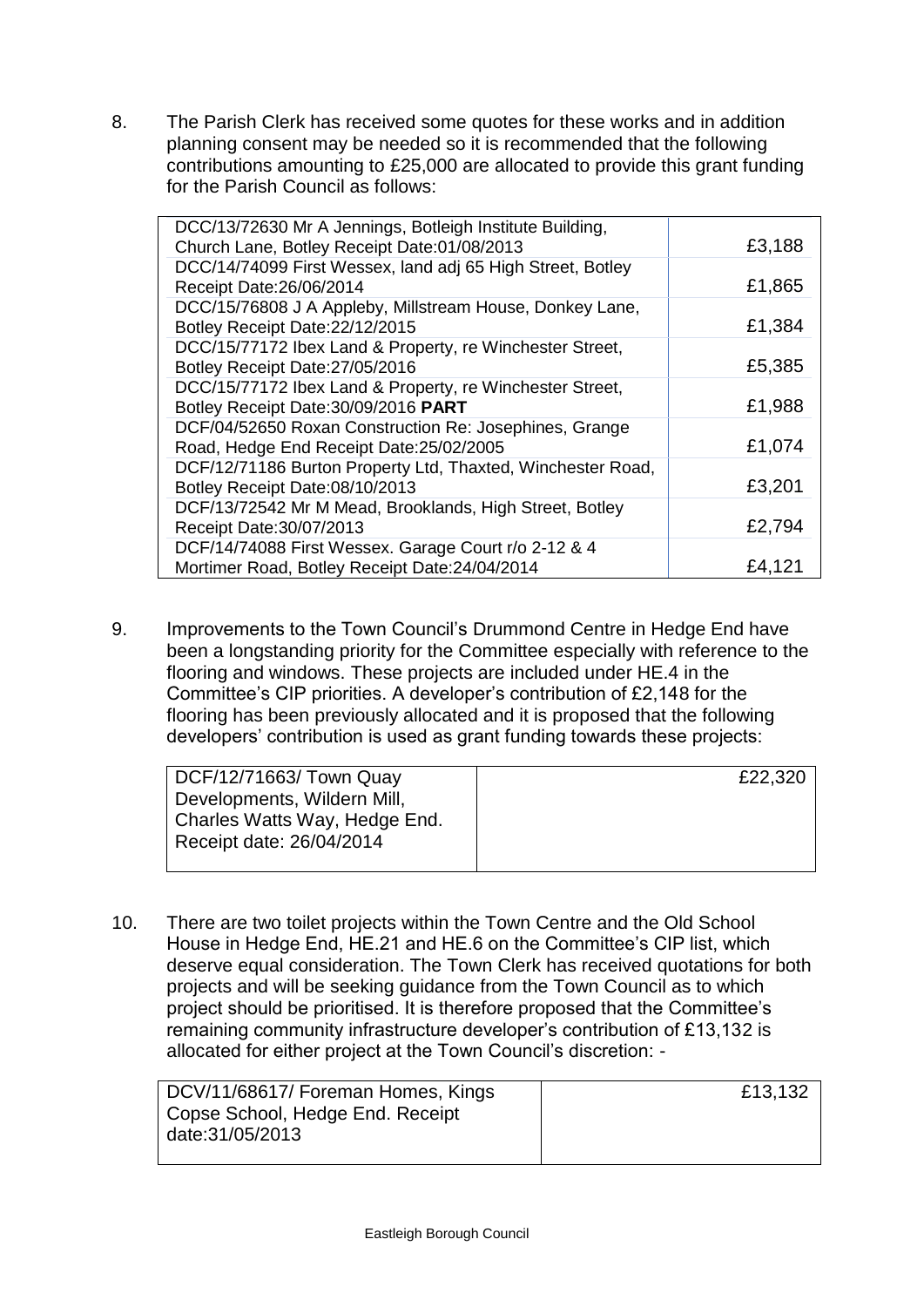## **Play Areas**

11. A survey of play areas within Hedge End, West End and Botley is about to commence as many existing play areas will require replacement within the next few years. There are limited developers' contributions available now and so different forms of funding will have to be found. In the meantime, in conversation with the Clerks, it is recommended that the following developers' contributions are allocated to the upgrade of the play areas at Moorgreen Recreation Ground, Botley Recreation Ground and Turnpike Way. (All of these play areas are included in the Committee's CIP priorities). Also regarding Turnpike Way, part of this funding could be used for outdoor recreation.

| <b>MOORGREEN RECREATION GROUND</b>                                                                       |         |
|----------------------------------------------------------------------------------------------------------|---------|
| OSF/08/63467Autovue, 86 Chalk Hill, West<br>End Receipt Date: 29/01/2016                                 | £7,443  |
| OSF/14/74943Dog Kennel Farm & Land adj<br>Telegraph Road, West End Receipt<br>Date:12/06/2018            | £10,500 |
| OSF/14/74943MSP Dog Kennel Farm &<br>Land adj Telegraph Hill, West End Receipt<br>Date: 15/01/2019       | £591    |
| F/14/74943MSP Capital, Dog Kennel Farm &<br>Land adj Telegraph Hill, West End Receipt<br>Date:11/03/2020 | £2,139  |

| <b>BOTLEY RECREATION GROUND</b>                       |        |
|-------------------------------------------------------|--------|
| OSC/13/72630 Mr A Jennings, Botleigh Institute        |        |
| Building, Church Lane, Botley Receipt Date:01/08/2013 | £1,708 |
| OSC/14/74099 First Wessex, land adj 65 High Street,   |        |
| Botley Receipt Date: 26/06/2014                       | £980   |
| OSC/15/76808 J A Appleby, Millstream House, Donkey    |        |
| Lane, Botley Receipt Date: 22/12/2015                 | £760   |
| OSC/15/77172 Ibex Land & Property, 21 Winchester      |        |
| Street, Botley Receipt Date:03/02/2017                | £7,988 |
| OSC/15/77172 Ibex Land & Property, 21 Winchester      |        |
| Street, Botley Receipt Date:05/06/2017                | £7,953 |
| OSC/15/77172 Ibex Land & Property, re Winchester      |        |
| Street, Botley Receipt Date: 27/05/2016               | £8,143 |
| OSC/15/77172 Ibex Land & Property, re Winchester      |        |
| Street, Botley Receipt Date: 30/09/2016               | £8,080 |
| OSF/12/71186 Burton Property Ltd, Thaxted,            |        |
| Winchester Road, Botley Receipt Date:08/10/2013       | £1,714 |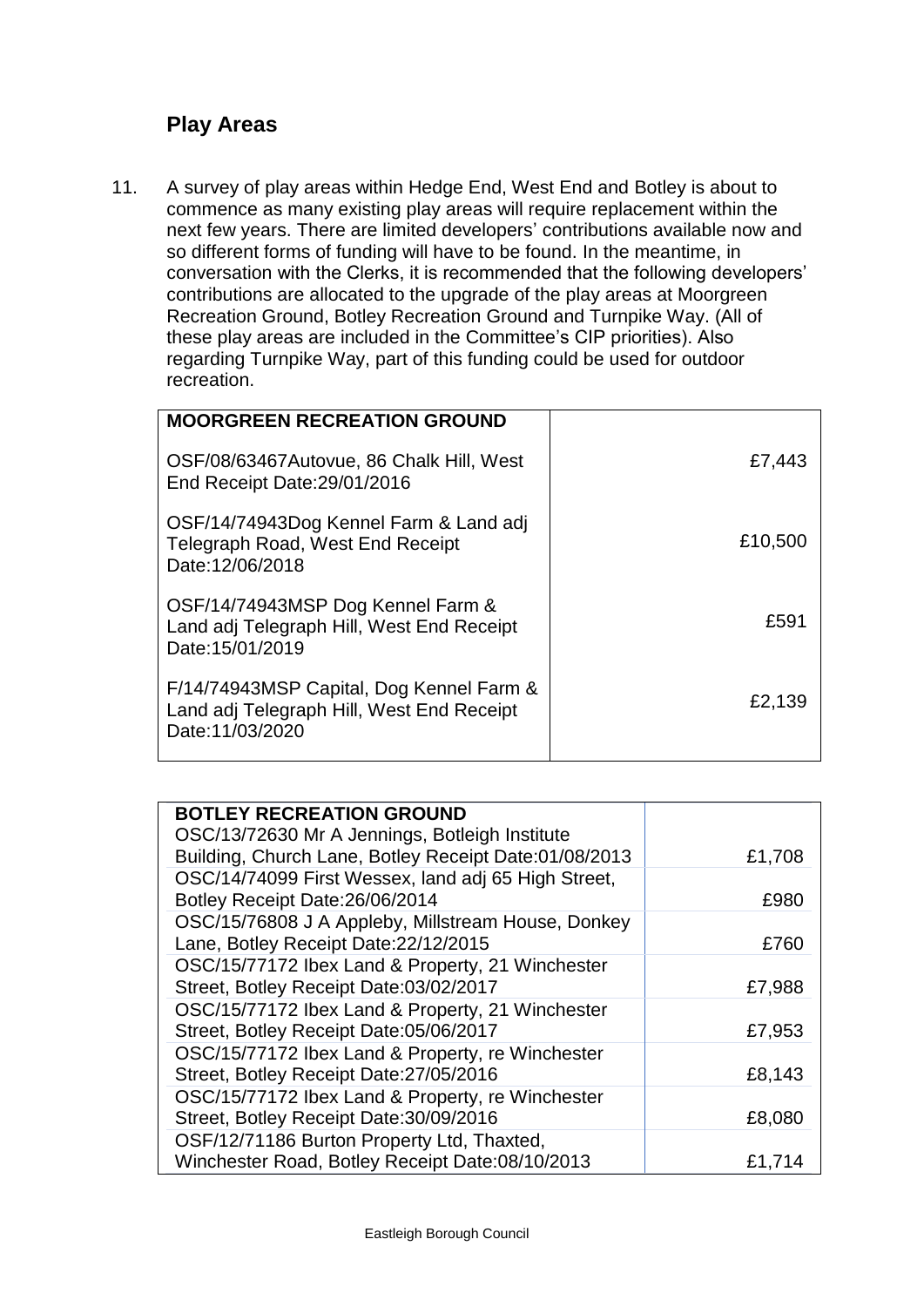| OSF/13/72542 Mr M Mead, Brooklands, High Street, Botley<br>Receipt Date: 30/07/2013                    | £1,535 |
|--------------------------------------------------------------------------------------------------------|--------|
| OSF/14/74088 First Wessex. Garage Court r/o 2-12 & 4<br>Mortimer Road, Botley Receipt Date: 24/04/2014 | £2,264 |

| <b>TURNPIKE WAY</b>                                                                           |         |
|-----------------------------------------------------------------------------------------------|---------|
| OSF/15/76447 Kingsgate, Home Farm, St.<br>John's Road, Hedge End, Receipt date:<br>11/01/2019 | £3,166  |
| OSF/15/76447 Kingsgate, Home Farm, St.<br>John's Road, Hedge End, Receipt date:<br>24/08/2018 | £6,351  |
| OSF/15/76447 Kingsgate, Home Farm, St.<br>John's Road, Hedge End, Receipt<br>date:25/03/2019  | £3,229  |
| F/17/80651 Waylands Place/Peewit Hill<br>Close, Hedge End (St. John's Phase 2)                | £20,798 |

# **Public Art at Hatch Farm**

12. The Council's Public Art Officer has drafted a Project Initiation Document for the Hatch Farm public art project. The Hatch Farm Working Group considered this document at its meeting on 16 December 2020. The Group welcomed the ideas that were suggested and approved the Document in principle. The developers' contributions from the Hatch Farm development amount to £41,040 and the Group asked the Local Area Manager to review any other unallocated contributions to determine whether these could be used for this project. As a result, it is recommended that the following contributions are formally allocated to this project totalling £47,242: -

| DCF/15/77718 Radian, Land at Hatch<br>Farm, West End, Receipt date:<br>17/04/2019                     | £10,299 |
|-------------------------------------------------------------------------------------------------------|---------|
| DCF/15/77718 Radian, Land at Hatch<br>Farm, West End, Receipt date:08/08/2018                         | £20,603 |
| DCF/15/77718 Radian, Land at Hatch<br>Farm, West End, Receipt date: 27/09/17                          | £10,138 |
| DCF/16/98228 John Lewis re: Hamilton<br>House, Mansbridge Road, West End,<br>Receipt date: 25/08/2017 | £6,202  |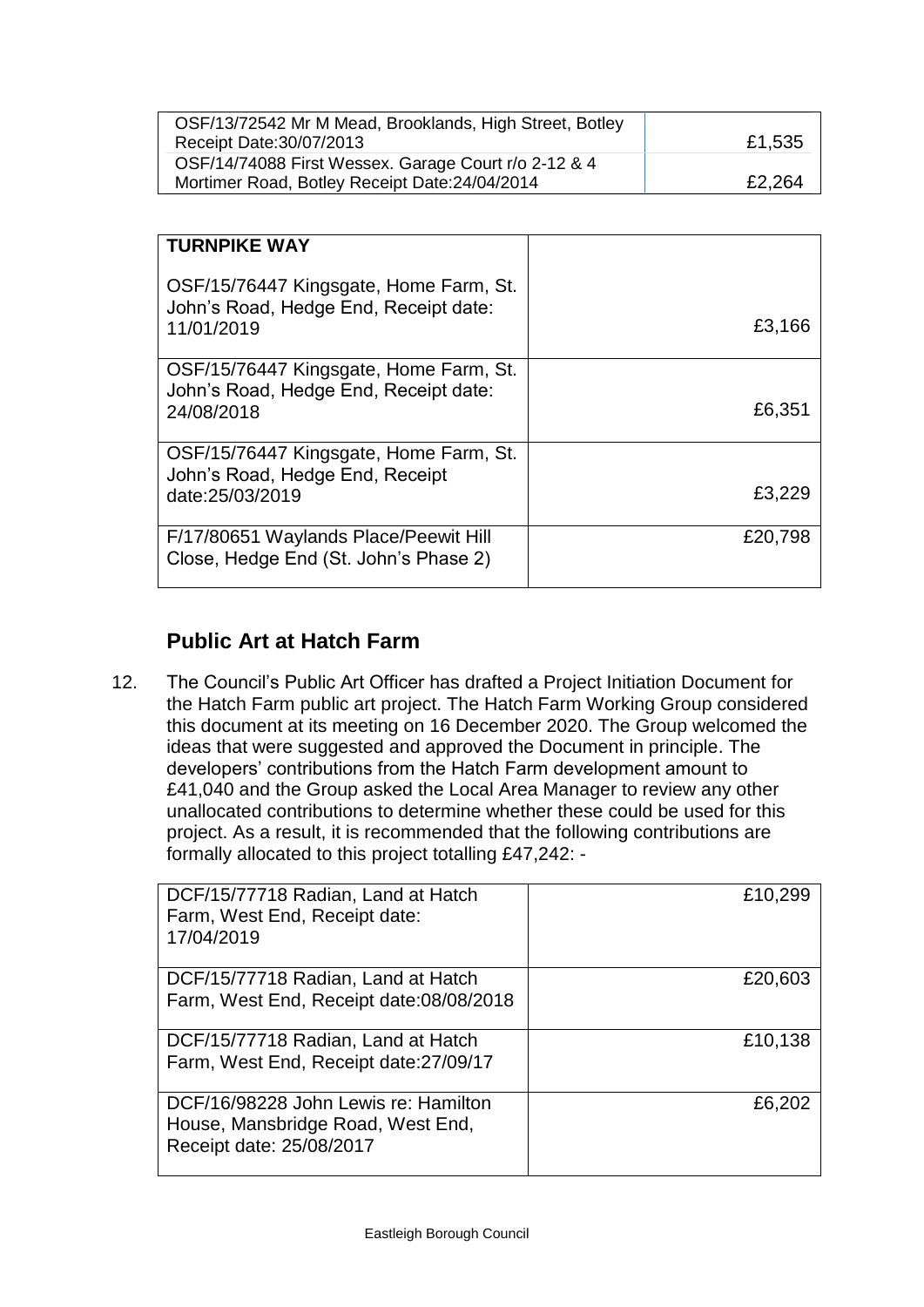## **Pudbrook**

- 13. Owned by Botley Parish Council, Pudbrook is a well-used public open space adjacent to one of the tributaries of the River Hamble in Botley. It includes woods, meadows, a tidal stream and areas of geological and wildlife interest.
- 14. The pathways running through the site especially from Cheping Gardens to Lovers Lane are being eroded and therefore it is proposed that the following developers' contributions totalling £10,554.91 are allocated as grant funding towards upgrading these pathways as follows:

| OSC/15/77172 Ibex Land & Property,<br>21 Winchester Street, Botley Receipt<br>Date:03/02/2017 | £2,621 |
|-----------------------------------------------------------------------------------------------|--------|
| OSC/15/77172 Ibex Land & Property,<br>21 Winchester Street, Botley Receipt<br>Date:05/06/2017 | £2,610 |
| OSC/15/77172 Ibex Land & Property,<br>re Winchester Street, Botley Receipt<br>Date:27/05/2016 | £2,672 |
| OSC/15/77172 Ibex Land & Property,<br>re Winchester Street, Botley Receipt<br>Date:30/09/2016 | £2,651 |

## **Itchen Valley Country Park – Footpath improvements**

- 15. The Solent is a Special Protection Area (SPA) to safeguard up to 125,000 wintering birds, who fly to the Solent from as far as the Arctic. With more people using the coast for recreational purposes due to increases in residential development, these birds will be potentially disturbed when they need to be able to feed and rest in order to survive the Winter and to be able to fly back to their Summer breeding habitats.
- 16. Developers' contributions are allocated to support the Solent Recreation Mitigation Strategy. The Solent Recreation Mitigation Partnership, coordinates this funding, using the brand name for this project of Bird Aware Solent. The Partnership is made up of local councils including Eastleigh, Natural England and conservation organisations. Partners can apply for funding if they can demonstrate that their projects mitigate the effects of these increased recreational pressures on the SPA arising from new developments in the Solent.
- 17. The proposed project at Itchen Valley Country Park (IVCP) is to upgrade just over two kilometres of existing paths. These are unusable in the wetter months. The aim is to upgrade the paths so that visitors can walk all year round at the Country Park, thereby reducing the number of people and dogs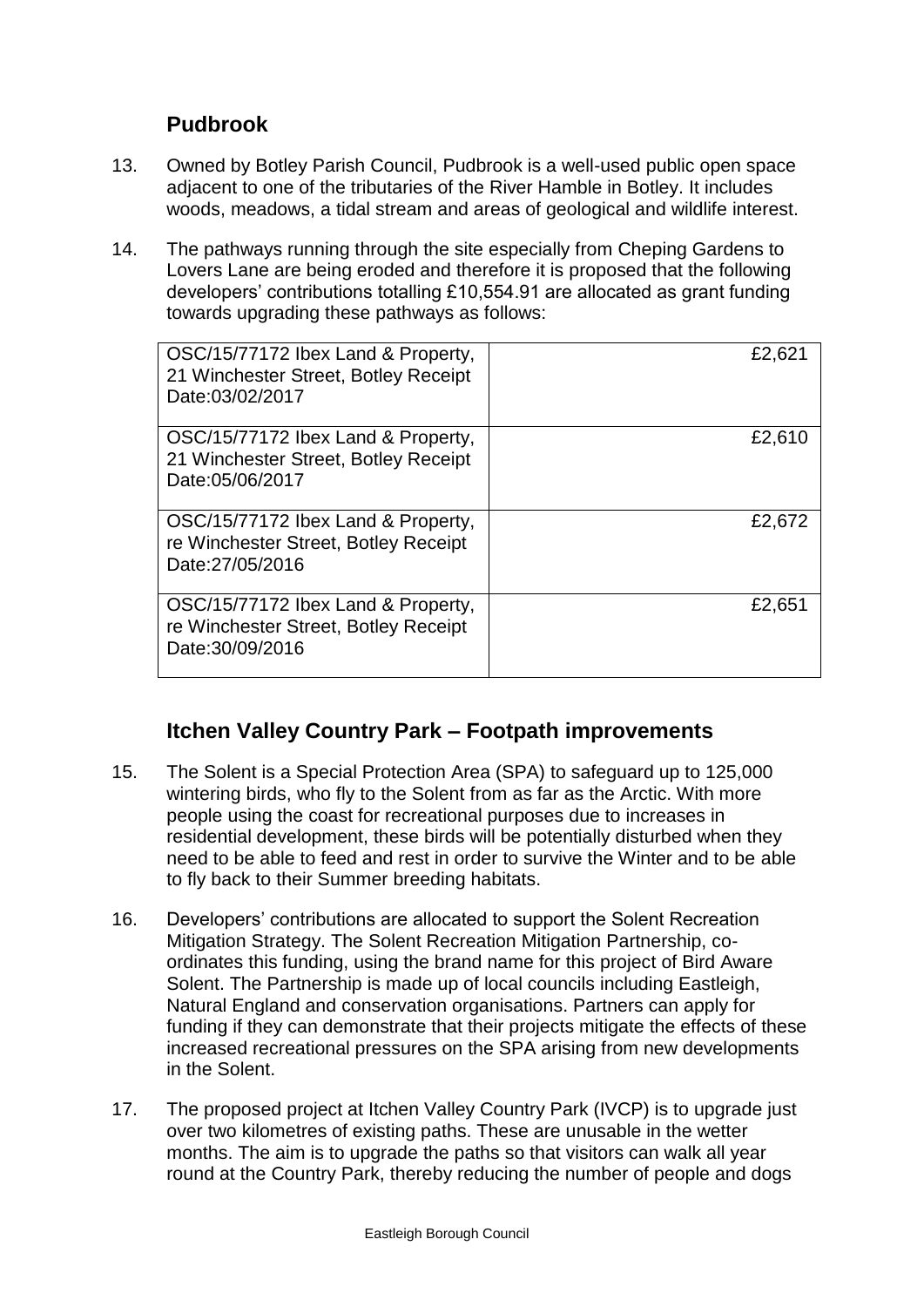using the coast during the Winter especially when the birds are at their most vulnerable.

- 18. This proposal will result in approximately 4.5 kilometres of all year-round walking routes. There is no conflict with the masterplan work that is currently being undertaken for IVCP.
- 19. Bird Aware Solent has informed the Council that it has been successful in applying for funding and an award of £132,300 has been made subject to final ratification at the Partnership's Board meeting in January.
- 20. The funding must be spent on this project during the next financial year, i.e., April 2021 – March 2022. The Country Parks Manager has confirmed that this is achievable.
- 21. Councillors should also be aware that there is a previously allocated developer's contribution of £13,664 which can be added to this project as it involves part of the route to be upgraded.
- 22. The Committee is therefore requested to approve the allocation and receipt of this funding subject to final confirmation from the Partnership and agreement on final terms and conditions.

## **Litter Bins**

23. The Committee is requested to note the purchase of six litter bins totalling £1,920 for the Turnpike Way Recreation Ground/Wildern Nature Reserve and Mallett Close near to the train station footpath following requests from residents, the Town Council and voluntary groups.

## **Speed Indicator Device**

- 24. Councillors will recall that this Committee approved expenditure of £1,890 last year towards the purchase of a speed indicator device (SID). At the time it was unclear whether the other Local Area Committees would approve funding which would have enabled the purchase of three SIDs to add to the two devices which were already owned by the Council.
- 25. It has now been confirmed that all of the Committees did contribute and consequently, there are five SIDs, one per area and the cost per area was reduced to £1,605, a saving of £285 for this Committee.
- 26. These devices provide improved data and have better graphics using the "green smiley" or "red angry" faces dependent on whether the speed limit is observed or not.
- 27. It is now proposed that another SID is purchased exclusively for the HEWEB area to provide greater coverage, consistency and reliability when compared with the old speed limit reminders This could potentially cover another 26 locations on a fortnightly basis per year. The cost is £50 per location resulting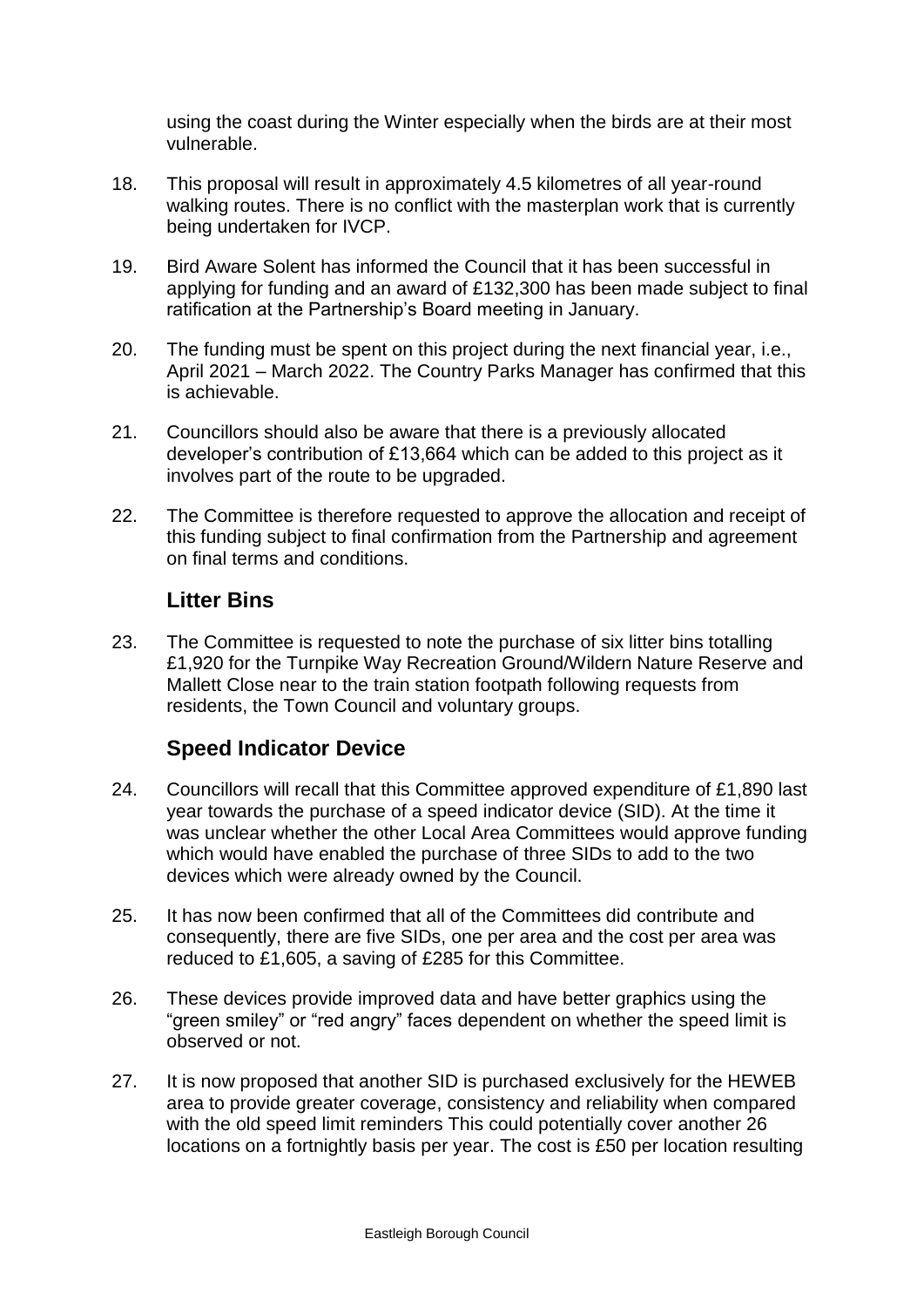in an annual cost of £1,300 which can be afforded within this Committee's revenue budget.

28. The one-off cost for the outright purchase of the SID is £2,675 minus the saving of £285 which equates to £2,390. This can be afforded from this Committee's reserves.

## **Financial Implications**

29. All of the funding proposed within the recommendations is affordable mainly through the allocation of developers' contributions or from this Committee's revenue budgets and reserves. It is understood that the funding from Bird Aware Solent will be available in April 2021.

## **Risk Assessment**

30. A significant number of these projects will be carried out by the Town and Parish Councils within HEWEB. Therefore there is no direct risk to the Borough Council if the projects exceed their budgets. If this funding is not allocated, the majority of these projects will not go ahead due to the financial circumstances of these councils as a result of Covid. Similarly the award of the community grants will assist these groups with their viability. The Hatch Farm Working Group will oversee the expenditure on the public art project along with the Council's Community Projects Board which will receive monthly highlight reports from the Project Manager. The Bird Aware funding is subject to final terms and conditions which must be accepted by the IVCP Programme Board. The Committee should be aware that the developer's contribution for part of the Turnpike Way outdoor facilities funding for £20,798 has yet to be received by the Council. This forward funding is at risk if the development does not proceed.

# **Equality and Diversity Implications**

- 31. As previously stated, the majority of the funding is in the form of a grant to the Town and Parish Councils or external voluntary organisations. Therefore it is the responsibility of these organisations to ensure that any Equality and Diversity implications are assessed by themselves.
- 32. The Council's directly managed projects are the public art project at Hatch Farm and the pathways' upgrade at IVCP. The public art project is at the concept stage and is subject to the Council's internal project management processes which will address any equality and diversity implications once the projects are approved. The pathways' project focusses on accessibility for all and an Equality Impact Assessment will be carried out by the Country Parks Manager once terms and conditions have been finalised with Bird Aware Solent.

# **Climate Change and Environmental Implications**

33. None of the recommendations should lead to an increase in Greenhouse Gas/CO2 or damage to ecology and the environment. In fact the reverse will